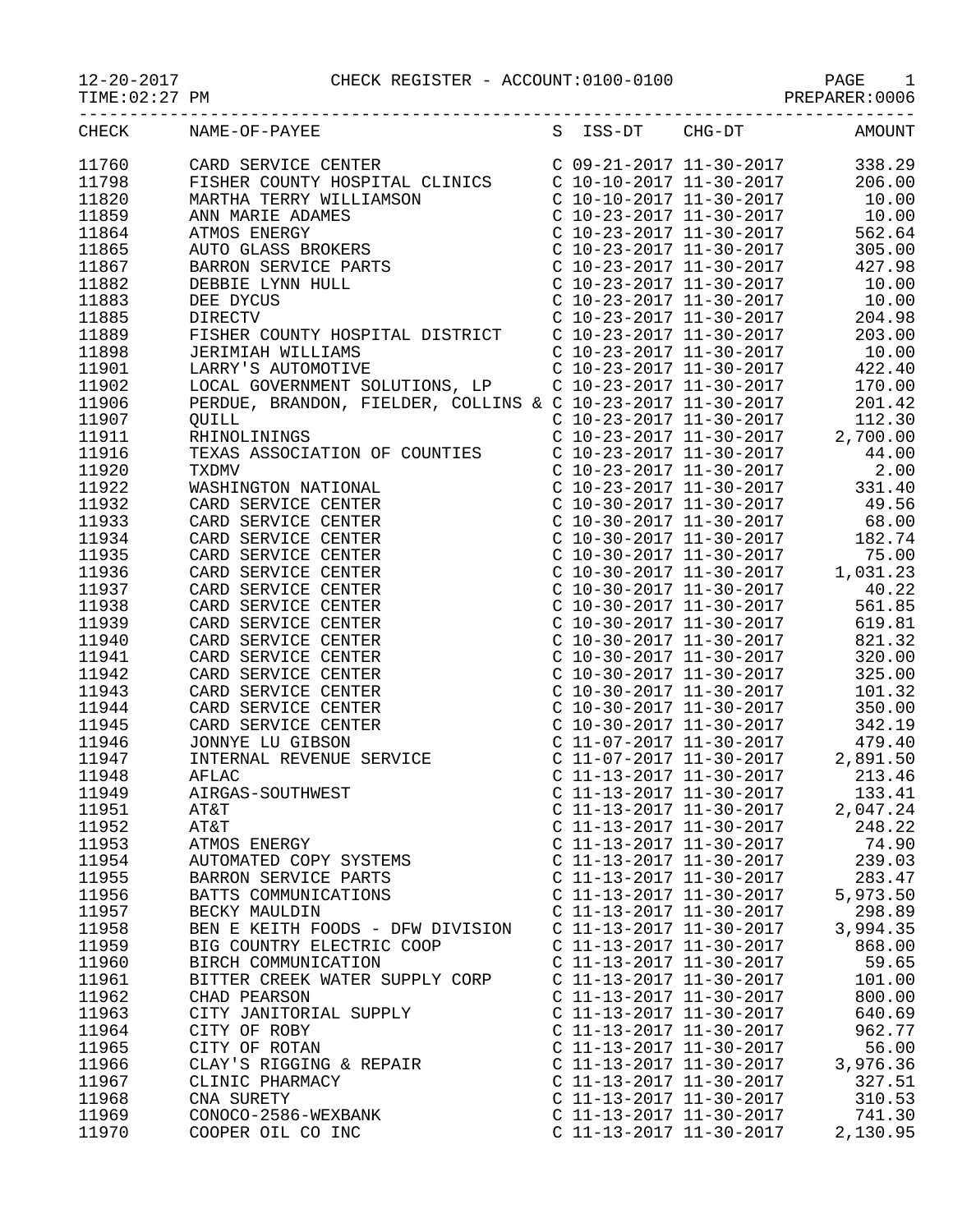$TIME:02:27 PM$ 

|       | CHECK NAME-OF-PAYEE<br>S ISS-DT CHG-DT AMOUNT |                           |                             |          |
|-------|-----------------------------------------------|---------------------------|-----------------------------|----------|
| 11971 |                                               |                           |                             |          |
| 11972 |                                               |                           |                             |          |
| 11973 |                                               |                           |                             |          |
| 11974 |                                               |                           |                             |          |
| 11975 |                                               |                           |                             |          |
| 11976 |                                               |                           |                             |          |
| 11977 |                                               |                           |                             |          |
| 11978 |                                               |                           |                             |          |
| 11979 |                                               |                           |                             |          |
| 11980 |                                               |                           |                             |          |
| 11981 |                                               |                           |                             | 650.00   |
| 11982 |                                               |                           |                             | 119.88   |
|       |                                               |                           |                             |          |
| 11983 |                                               |                           |                             |          |
| 11984 |                                               |                           |                             |          |
| 11985 |                                               |                           |                             |          |
| 11986 |                                               |                           |                             |          |
| 11987 |                                               |                           |                             |          |
| 11988 |                                               |                           |                             |          |
| 11989 |                                               |                           |                             |          |
| 11990 |                                               |                           |                             |          |
| 11991 |                                               |                           |                             |          |
| 11992 |                                               |                           |                             |          |
| 11993 |                                               |                           |                             |          |
| 11995 |                                               |                           |                             |          |
| 11996 |                                               |                           |                             |          |
| 11997 |                                               |                           |                             |          |
| 11998 |                                               |                           |                             |          |
| 11999 |                                               |                           |                             |          |
| 12000 |                                               |                           |                             |          |
| 12001 |                                               |                           |                             |          |
| 12002 |                                               |                           |                             |          |
| 12003 |                                               |                           |                             |          |
| 12004 |                                               |                           |                             |          |
| 12005 |                                               |                           |                             |          |
| 12006 |                                               |                           |                             |          |
|       |                                               |                           |                             |          |
| 12007 |                                               |                           |                             |          |
| 12008 |                                               |                           |                             |          |
| 12009 |                                               |                           |                             |          |
| 12010 | WESTERN TRAILER & EQUIPMENT                   |                           | $C$ 11-13-2017 11-30-2017   | 117.00   |
| 12011 | WHITES                                        |                           | $C$ 11-13-2017 11-30-2017   | 93.50    |
| 12012 | WTG FUELS INC                                 |                           | C 11-13-2017 11-30-2017     | 293.23   |
| 12013 | WYLIE & SONS, INC                             |                           | $C$ 11-13-2017 11-30-2017   | 1,784.63 |
| 12014 | YELLOWHOUSE MACHINERY CO                      |                           | C 11-13-2017 11-30-2017     | 2,575.66 |
| 12015 | AQUAONE INC.                                  | $C$ 11-13-2017 11-30-2017 |                             | 26.97    |
| 12017 | PURCHASE POWER                                |                           | C 11-13-2017 11-30-2017     | 565.31   |
| 12018 | LOCAL GOVERNMENT SOLUTIONS, LP                | C 11-13-2017 11-30-2017   |                             | 85.00    |
| 12019 | Fisher County Treasurer                       | C 11-16-2017 11-30-2017   |                             | 5.21     |
| 12020 | Debbie Arnold                                 |                           | C 11-17-2017 11-30-2017     | 200.00   |
| 12021 | Kevin Claxton                                 |                           | C 11-17-2017 11-30-2017     | 100.00   |
| 12022 | CONOCO-9137-WEXBANK                           |                           | C 11-17-2017 11-30-2017     | 401.39   |
| 12023 | TG                                            |                           | $C$ 11-20-2017 11-30-2017   | 185.00   |
| 12030 | AUTOMATED COPY SYSTEMS                        |                           | C 11-27-2017 11-30-2017     | 40.25    |
| 12031 | BECKY MAULDIN                                 |                           | $C$ 11-27-2017 11-30-2017   | 242.89   |
| 12032 | BEN E KEITH FOODS - DFW DIVISION              |                           | C $11-27-2017$ $11-30-2017$ | 1,619.52 |
| 12034 | C4 FUELS, LLC                                 | $C$ 11-27-2017 11-30-2017 |                             | 629.00   |
|       |                                               |                           |                             |          |
| 12038 | COOPER OIL CO INC                             |                           | $C$ 11-27-2017 11-30-2017   | 38.64    |
| 12043 | EMPIRE PAPER                                  |                           | $C$ 11-27-2017 11-30-2017   | 68.16    |
| 12046 | KNOX WASTE SERVICE LLC                        |                           | C 11-27-2017 11-30-2017     | 84.71    |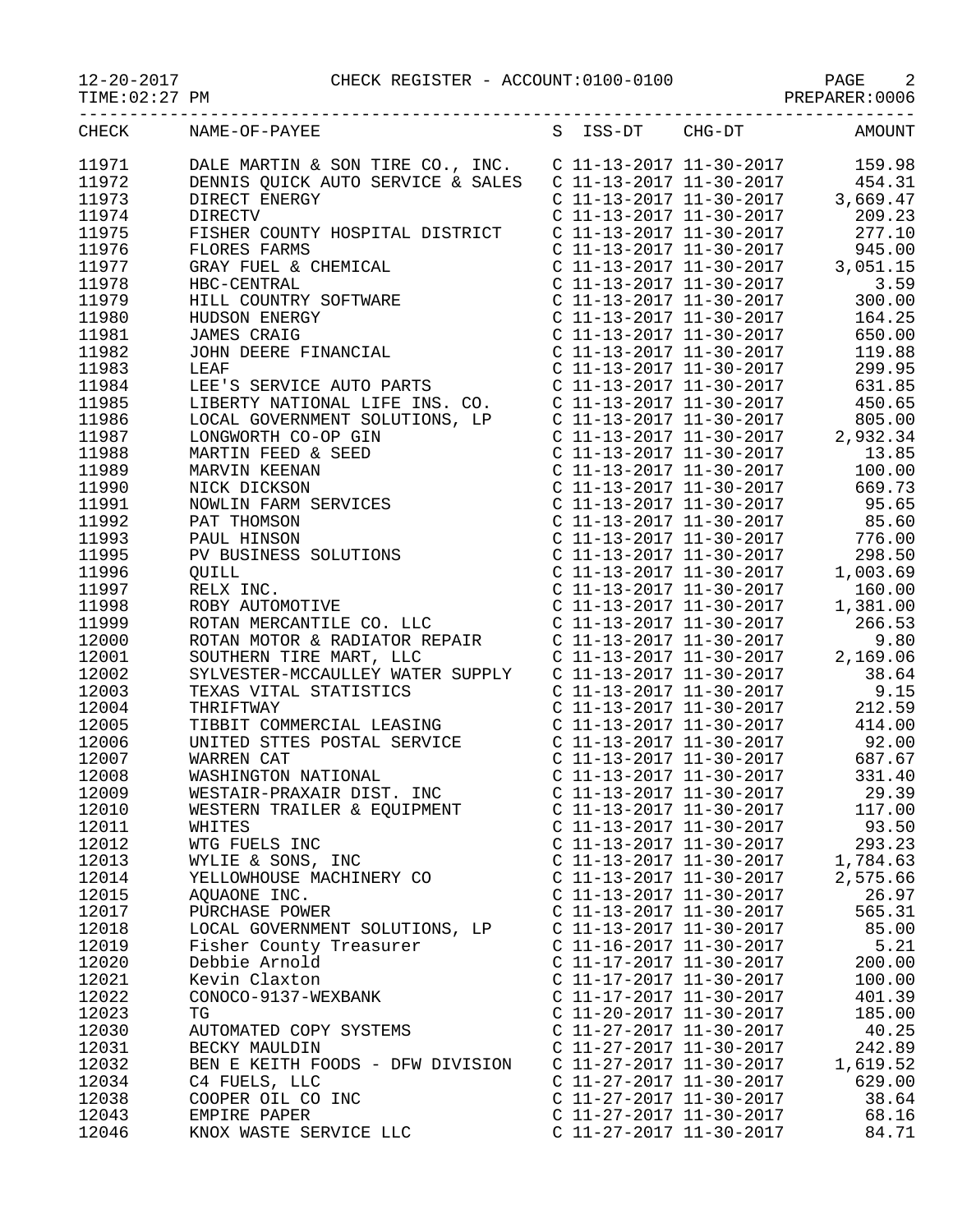| $12 - 20 - 2017$<br>TIME: 02:27 PM | CHECK REGISTER - ACCOUNT:0100-0100                                     |                                                                                   |        | 3<br>PAGE<br>PREPARER: 0006   |
|------------------------------------|------------------------------------------------------------------------|-----------------------------------------------------------------------------------|--------|-------------------------------|
| CHECK                              | NAME-OF-PAYEE                                                          | S TSS-DT                                                                          | CHG-DT | AMOUNT                        |
| 12052<br>12053<br>12054            | TEXAS ASSOCIATION OF COUNTIES<br>THE NEWSPAPER OFFICE LLC<br>THRIFTWAY | $C$ 11-27-2017 11-30-2017<br>$C$ 11-27-2017 11-30-2017<br>C 11-27-2017 11-30-2017 |        | 25,530.61<br>864.45<br>115.17 |